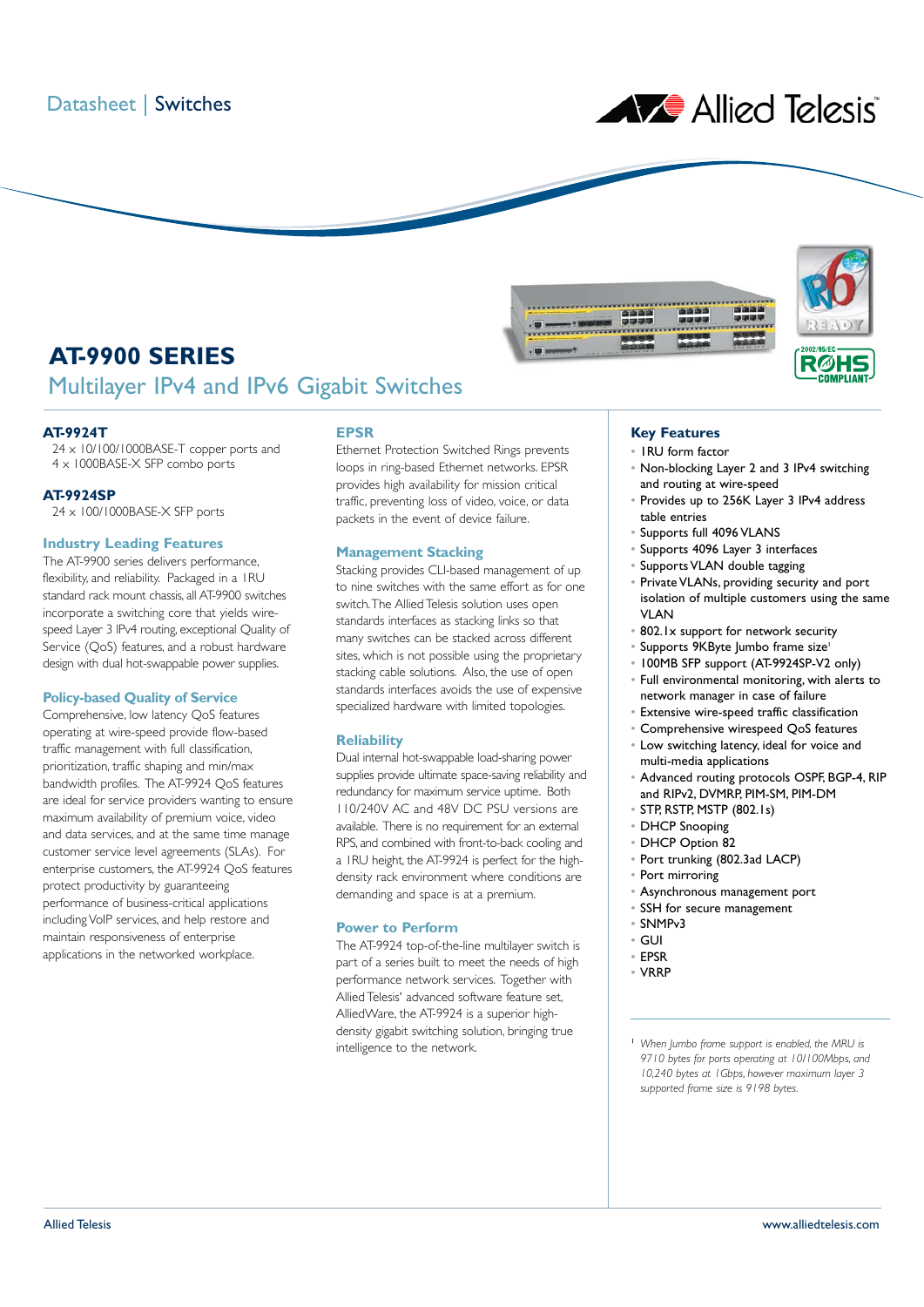# **AT-9900 SERIES** | Multilayer IPv4 and IPv6 Gigabit Switches

## **Performance**

• Switching Capacity 48Gbps • Forwarding Rate 36Mpps

Up to 256K IPv4 routes Up to 16K MAC addresses 4K VI ANs Up to 512MB CPU SDRAM Packet buffer memory: 64MB 160MB 16MB Flash Memory

## **Reliability**

**MTRF** 1 PSU: 130,000 hours<sup>2</sup> 2 PSUs: 240,000 hours<sup>2</sup>

## **Acoustic Noise**

51.0 dB

# **Power Characteristics**

 $AC$ Voltage: 100-240V AC (10% auto ranging)<br>Frequency: 47-63Hz Frequency:

 $DC$ 

Voltage: 40-60V DC

**Power Consumption**

# 75Watts (256 BTU/hour) maximum

## **Environmental Specifications**

Operating Temp: 0°C to 50°C (32°F to 122°F) Storage Temp: -25°C to 70°C (-13°F to 158°F) Operating Humidity: 5% to 80% non-condensing Storage Humidity: 5% to 95% non-condensing Operating Altitude:10,000ft

## **Physical Dimensions**

Height: 44.5mm (1.75")<sup>3</sup><br>Width: 440mm (16.7") 440mm (16.7") Depth: 440mm (16.7")4 Mounting 19" rack mountable, 1 RU form-factor

# Weight<br>AT-9924T:

6.8kg (15.0 lbs) or 7.7kg  $(17.0$  lbs) packaged<sup>5</sup> AT-9924SP: 6.8kg (15.0 lbs) or 7.7kg  $(17.0$  lbs) packaged<sup>5</sup> AT-PWR01 (AC or DC): 1.0 kg (2.2 lbs) or 1.8 kg (4.0 lbs) packaged

## **Electrical Approvals and Compliances**

#### **FMC**

EN55022 class A, FCC class A,VCCI class A, AS/NZS CISPR22 class A Immunity: EN55024, EN61000-3-2/3, CNS 13438 Class A.

## **Safety**

UL60950-1, CAN/CSA-C22.2 No. 60950-1-03, EN60950-1, EN60825-1, AS/NZS 60950 Certification: UL, cUL,TUV

## **Restrictions on Hazardous Substances (RoHS) Compliance** EU RoHS compliant

# **Country of Origin**

Singapore

#### <sup>2</sup> *MTBF is measured and calculated according to the Telcordia methodology, for data-path components only, with AC PSU(s) installed.*

- <sup>3</sup> *With rubber feet height is 51mm (2.00").*
- <sup>4</sup> *This depth measurement excludes the PSU handles.*
- <sup>5</sup> *One PSU.*

## **Standards and Protocols Software Release 2.9.1**

### **BGP-4** RFC 1771 Border Gateway Protocol 4 RFC 1966 BGP Router Reflection RFC 1997 BGP Communities Attribute RFC 1998 Multi-home Routing RFC 2385 Protection of BGP Sessions via the TCP MD5 Signature Option RFC 2439 BGP Route Flap Damping RFC 2858 Multiprotocol Extensions for BGP-4 RFC 2918 Route Refresh Capability for BGP-4 RFC 3065 Autonomous System Confederations for BGP RFC 3392 Capabilities Advertisement with BGP-4

## **Encryption**

RFC 1321 MD5 RFC 2104 HMAC FIPS 180 SHA-1 FIPS 186 RSA FIPS 46-3 DES FIPS 46-3 3DES

## **Ethernet**

RFC 894 Ethernet II Encapsulation IEEE 802.1D MAC Bridges IEEE 802.1Q Virtual LANs IEEE 802.1v VLAN Classification by Protocol and Port IEEE 802.2 Logical Link Control IEEE 802.3ab 1000BASE-T IEEE 802.3ac VLAN TAG IEEE 802.3ad (LACP) Link Aggregation IEEE 802.3u 100BASE-T IEEE 802.3x Full Duplex Operation IEEE 802.3z Gigabit ethernet **GARP** GVRP

## **General Routing**

RFC 1918 IP Addressing

RFC 768 UDP RFC 791 IP RFC 792 ICMP RFC 793 TCP RFC 826 ARP RFC 903 Reverse ARP RFC 925 Multi-LAN ARP RFC 950 Subnetting, ICMP RFC 1027 Proxy ARP RFC 1035 DNS RFC 1122 Internet Host Requirements RFC 1256 ICMP Router Discovery Messages RFC 1288 Finger RFC 1332 The PPP Internet Protocol Control Protocol (IPCP) RFC 1518 CIDR RFC 1519 CIDR RFC 1542 BootP RFC 1552 The PPP Internetworking Packet Exchange Control Protocol (IPXCP) RFC 1570 PPP LCP Extensions RFC 1661 The Point-to-Point Protocol (PPP) RFC 1762 The PPP DECnet Phase IV Control Protocol (DNCP) RFC 1812 Router Requirements RFC 1877 PPP Internet Protocol Control Protocol Extensions for Name Server Addresses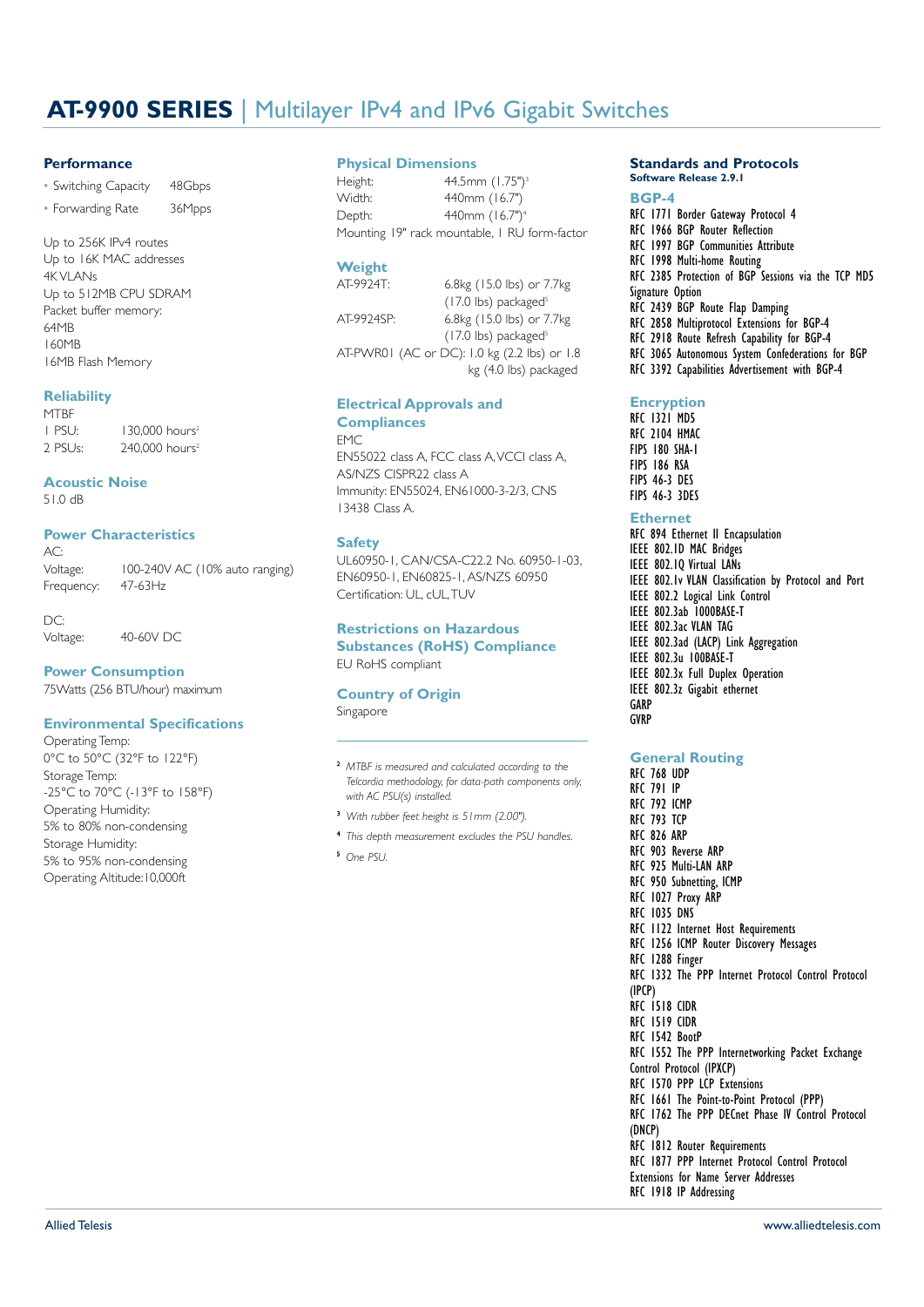# **AT-9900 SERIES** | Multilayer IPv4 and IPv6 Gigabit Switches

RFC 1962 The PPP Compression Control Protocol (CCP)

- RFC 1968 The PPP Encryption Control Protocol (ECP)
- RFC 1974 PPP Stac LZS Compression Protocol RFC 1978 PPP Predictor Compression Protocol
- RFC 1990 The PPP Multilink Protocol (MP)
- RFC 2125 The PPP Bandwidth Allocation Protocol (BAP)
- / The PPP Bandwidth Allocation Control Protocol (BACP) RFC 2131 DHCP
- 
- RFC 2132 DHCP Options and BOOTP Vendor Extensions RFC 2390 Inverse Address Resolution Protocol
- RFC 2516 A Method for Transmitting PPP Over Ethernet
- (PPPoE)
- RFC 2661 L2TP
- RFC 2822 Internet Message Format
- RFC 3046 DHCP Relay Agent Information Option
- 
- RFC 3232 Assigned Numbers RFC 3993 Subscriber-ID Sub-option for DHCP Relay Agent Option
- http://www.iana.org/assignments/bootp-dhcp-parameters BootP and DHCP parameters

#### **IP Multicasting**

RFC 1075 DVMRP RFC 1112 Host Extensions RFC 2236 IGMPv2 RFC 2362 PIM-SM RFC 2715 Interoperability Rules for Multicast Routing **Protocols** RFC 3973 PIM-DM draft-ietf-idmr-dvmrp-v3-9 DVMRP draft-ietf-magma-snoop-02 IGMP and MLD snooping switches

### **IPv6**

- RFC 1981 Path MTU Discovery for IPv6 RFC 2080 RIPng for IPv6
- RFC 2365 Administratively Scoped IP Multicast
- RFC 2375 IPv6 Multicast Address Assignments
- RFC 2460 IPv6
- RFC 2461 Neighbour Discovery for IPv6
- RFC 2462 IPv6 Stateless Address Autoconfiguration
- RFC 2463 ICMPv6
- RFC 2464 Transmission of IPv6 Packets over Ethernet **Networks**
- RFC 2465 Allocation Guidelines for Ipv6 Multicast
- Addresses Management Information Base for IP Version
- 6: Textual Conventions and General Group
- RFC 2466 Management Information Base for IP Version 6: ICMPv6 Group
- RFC 2472 IPv6 over PPP
- RFC 2526 Reserved IPv6 Subnet Anycast Addresses
- RFC 2529 Transmission of IPv6 over IPv4 Domains
- without Explicit Tunnels
- RFC 2710 Multicast Listener Discovery (MLD) for IPv6
- RFC 2711 IPv6 Router Alert Option
- RFC 2851 Textual Conventions for Internet Network
- **Addresses**
- RFC 2893 Transition Mechanisms for IPv6 Hosts and Routers
- RFC 3056 Connection of IPv6 Domains via IPv4 Clouds RFC 3307 Allocation Guidelines for IPv6 Multicast
- Addresses RFC 3315 DHCPv6
- RFC 3484 Default Address Selection for IPv6
- RFC 3513 IPv6 Addressing Architecture
- RFC 3587 IPv6 Global Unicast Address Format
- RFC 3596 DNS Extensions to support IPv6

RFC 3810 Multicast Listener Discovery Version 2 (MLDv2) for IPv6

- **Management** RFC 1155 MIB RFC 1157 SNMP RFC 1212 Concise MIB definitions RFC 1213 MIB-II RFC 1493 Bridge MIB RFC 1643 Ethernet MIB RFC 1657 Definitions of Managed Objects for BGP-4 using SMIv2 RFC 2011 SNMPv2 MIB for IP using SMIv2 RFC 2012 SNMPv2 MIB for TCP using SMIv2 RFC 2096 IP Forwarding Table MIB RFC 2576 Coexistence between V1,V2, and V3 of the Internet-standard Network Management Framework RFC 2578 Structure of Management Information Version 2 (SMIv2) RFC 2579 Textual Conventions for SMIv2 RFC 2580 Conformance Statements for SMIv2 RFC 2665 Definitions of Managed Objects for the Ethernet-like Interface Types RFC 2674 Definitions of Managed Objects for Bridges with Traffic Classes, Multicast Filtering and Virtual LAN Extensions (VLAN) RFC 2790 Host MIR RFC 2819 RMON (groups 1,2,3 and 9) RFC 2856 Textual Conventions for Additional High Capacity Data Types RFC 2863 The Interfaces Group MIB RFC 3164 Syslog Protocol RFC 3410 Introduction and Applicability Statements for Internet-Standard Management Framework RFC 3411 An Architecture for Describing SNMP Management Frameworks RFC 3412 Message Processing and Dispatching for the **SNMP** RFC 3413 SNMP Applications RFC 3414 User-based Security Model (USM) for SNMPv3 RFC 3415 View-based Access Control Model (VACM) for the SNMP RFC 3416 Version 2 of the Protocol Operations for SNMP RFC 3417 Transport Mappings for the SNMP RFC 3418 MIB for SNMP RFC 3636 Definitions of Managed Objects for IEEE 802.3 MAUs RFC 3768 VRRP draft-ietf-bridge-8021x-00.txt Port Access Control MIB EPSR IEEE 802.1AB LLDP **OSPF**
- RFC 1245 OSPF protocol analysis
- RFC 1246 Experience with the OSPF protocol
- RFC 2328 OSPFv2
- RFC 3101 The OSPF Not-So-Stubby Area (NSSA) Option
- **QoS**
- RFC 2205 Reservation Protocol
- RFC 2211 Controlled-Load
- RFC 2474 DSCP
- RFC 2475 An Architecture for Differentiated Services
- RFC 2597 Assured Forwarding PHB
- RFC 2697 A Single Rate Three Color Marker
- RFC 2698 A Two Rate Three Color Marker

RFC 3246 Expedited Forwarding PHB IEEE 802.1p Priority Tagging

## **RIP**

RFC 1058 RIPv1 RFC 2082 RIP-2MD5 Authentication RFC 2453 RIPv2

#### **Security**

RFC 1492 TACACS RFC 1779 X.500 String Representation of Distinguished Names RFC 1858 Fragmentation RFC 2284 EAP RFC 2510 PKI X.509 Certificate Management Protocols RFC 2511 X.509 Certificate Request Message Format RFC 2559 PKI X.509 LDAPv2 RFC 2585 PKI X.509 Operational Protocols RFC 2587 PKI X.509 LDAPv2 Schema RFC 2865 RADIUS RFC 2866 RADIUS Accounting RFC 2868 RADIUS Attributes for Tunnel Protocol Support RFC 3280 X.509 Certificate and CRL profile RFC 3580 IEEE 802.1X Remote Authentication Dial In User Service (RADIUS) Usage Guidelines draft-grant-tacacs-02.txt TACACS+ Draft-IETF-PKIX-CMP-Transport-Protocols-01 Transport Protocols for CMP draft-ylonen-ssh-protocol-00.txt SSH Remote Login Protocol IEEE 802.1x Port Based Network Access Control PKCS #10 Certificate Request Syntax Standard Diffie-Hellman **Services** RFC RFC 854 Telnet Protocol Specification RFC 855 Telnet Option Specifications RFC 856 Telnet Binary Transmission RFC 857 Telnet Echo Option RFC 858 Telnet Suppress Go Ahead Option RFC 932 Subnetwork addressing scheme RFC 951 BootP RFC 1091 Telnet terminal-type option RFC 1179 Line printer daemon protocol RFC 1305 NTPv3 RFC 1350 TFTP RFC 1510 Network Authentication RFC 1542 Clarifications and Extensions for the Bootstrap protocol .<br>RFC 1945 HTTP/1.0 RFC 1985 SMTP Service Extension RFC 2049 MIME RFC 2068 HTTP/1.1 RFC 2156 MIXER RFC 2821 SMTP **SSL**

RFC 2246 The TLS Protocol Version 1.0 draft-freier-ssl-version3-02.txt SSLv3

## **STP / RSTP / MSTP**

IEEE 802.1Q - 2003 MSTP (802.1s) IEEE 802.1t - 2001 802.1D maintenance IEEE 802.1w - 2001 RSTP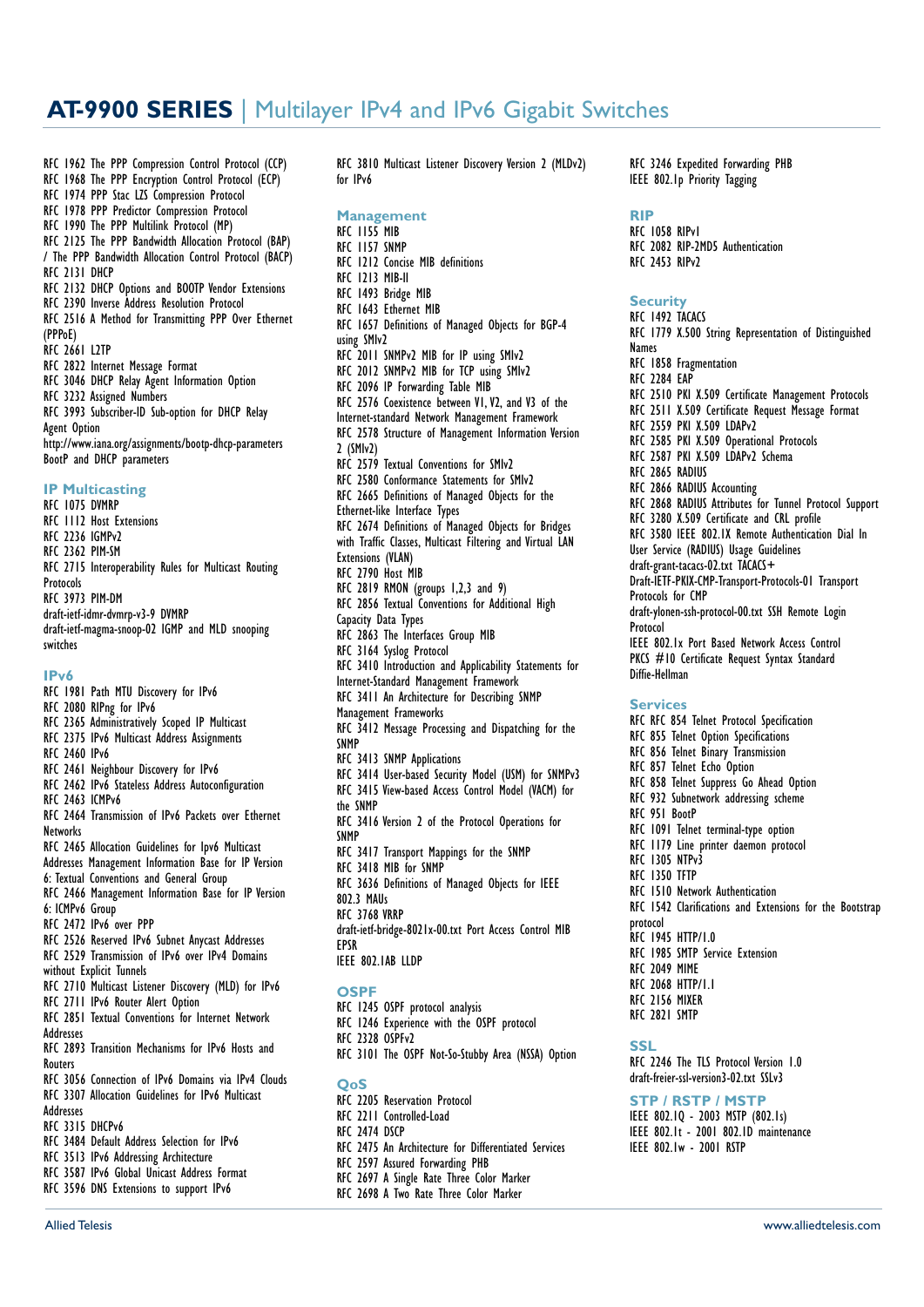# **AT-9900 SERIES** | Multilayer IPv4 and IPv6 Gigabit Switches

#### **Ordering Information AT-9924T**

24 x 10/100/1000BASE-T and 4 x 1000BASE-X SFP combo ports and 256MB of SDRAM factory fitted.

1 PSU and blanking plate AT-9924T-xx Order number: 990-001077-xx

2 PSUs AT-9924T-DP-zz Order number: 990-002072-zz

## **AT-9924SP**

24 x 100/1000BASE-X SFP ports and 256MB of SDRAM factory fitted. Note: V2 supports 100MB SFPs

# 1 PSU and blanking plate

AT-9924SP-v2-xx Order number: 990-002215-xx

2 PSUs AT-9924SP-DP-v2-zz Order number: 990-002214-zz

- Where  $xx = 00$  for all power cords 20 for no power cord 60 for all power cords (AT-9924SP-v2) 80 for 48V DC power supply
- Where  $zz =$  10 for U.S. power cord 20 for no power cord 30 for U.K. power cord 40 for Asia/Pacific power cord 50 for European power cord 80 for 48V DC power supply

## **SDRAM**

AT-SD256B-00 256MB SDRAM Order number: 990-001453-00

AT-SD512A-00 512MB SDRAM Order number: 990-001346-00

All AT-9900 Series switches are shipped with 256MB SDRAM of memory which supports up to 256K IPv4 routes and 80K BGP routes. With 512MB SDRAM, the AT-9900 supports up to 256K IPv4 routes and 292K BGP routes.

## **Compact Flash**

AT-CF128A-00 128MB CF Card Order number: 990-000819-00

## **100 MB SFP modules (AT-9924SP**

**only)** AT-SPFXBD-LC-13 100BASE-BX Bi-Di (1310nm Tx, 1550 Rx) fiber up to 15km

AT-SPFXBD-LC-15 100BASE-BX Bi-Di (1550nm Tx, 1310 Rx) fiber up to 15km

AT-SPFX/2 100BASE-FX 1310nm fiber up to 2km

AT-SPFX/15 100BASE-FX 1310nm fiber up to 15km

AT-SPFX/40 100BASE-FX 1310nm fiber up to 40km

**GbE SFP modules<sup>6</sup>** AT-SPTX 10/100/1000T 100m Copper

AT-SPSX GbE multi-mode 850nm fiber

AT-SPLX10 GbE single-mode 1310nm fiber up to 10km

AT-SPLX40 GbE single-mode 1310nm fiber up to 40km

AT-SPLX40/1550 GbE single-mode 1550nm fiber up to 40km

AT-SPZX80 GbE single-mode 1550nm fiber up to 80km

## **Power Supply Units**

AT-PWR01-xx Power supply module Spare hot-swappable load-sharing power supply modules for the AT-9924 series of switches Order number: 990-001084-xx

| Where $xx =$ |  | 10 for U.S. power cord         |
|--------------|--|--------------------------------|
|              |  | 20 for no power cord           |
|              |  | 30 for U.K. power cord         |
|              |  | 40 for Asia/Pacific power cord |
|              |  | 50 for European power cord     |
|              |  | 80 for 48V DC power supply     |
|              |  |                                |

<sup>6</sup> *Please check with your sales representative, for RoHS compliance on SFP modules.*

#### **Software Options** AT-9900FL3UPGRD

AT-9924 full Layer 3 upgrade: **·** RSVP **·** DVMRP **·** VRRP

- **·** PIM SM **·** PIM DM
- Order number: 980-000001-00

### AT-9900ADVL3UPGRD

AT-9924 series advanced Layer 3 upgrade: **·** IPv6 **·** BGP-4 Order number: 980-000009-00

AT-AR-VLANDTAG AT-9924 VLAN double tagging (Q-in-Q / Nested VLANs) upgrade: Order number: 980-10041-00

AT-AR-3DES (for SSL) AT-9924 3DES upgrade: Order number: 980-10000-yyy

Where  $yy = 00$  for I shot 01 for 1 licence 05 for 5 licences 10 for 10 licences 25 for 25 licences 50 for 50 licences 100 for 100 licences 250 for 250 licences